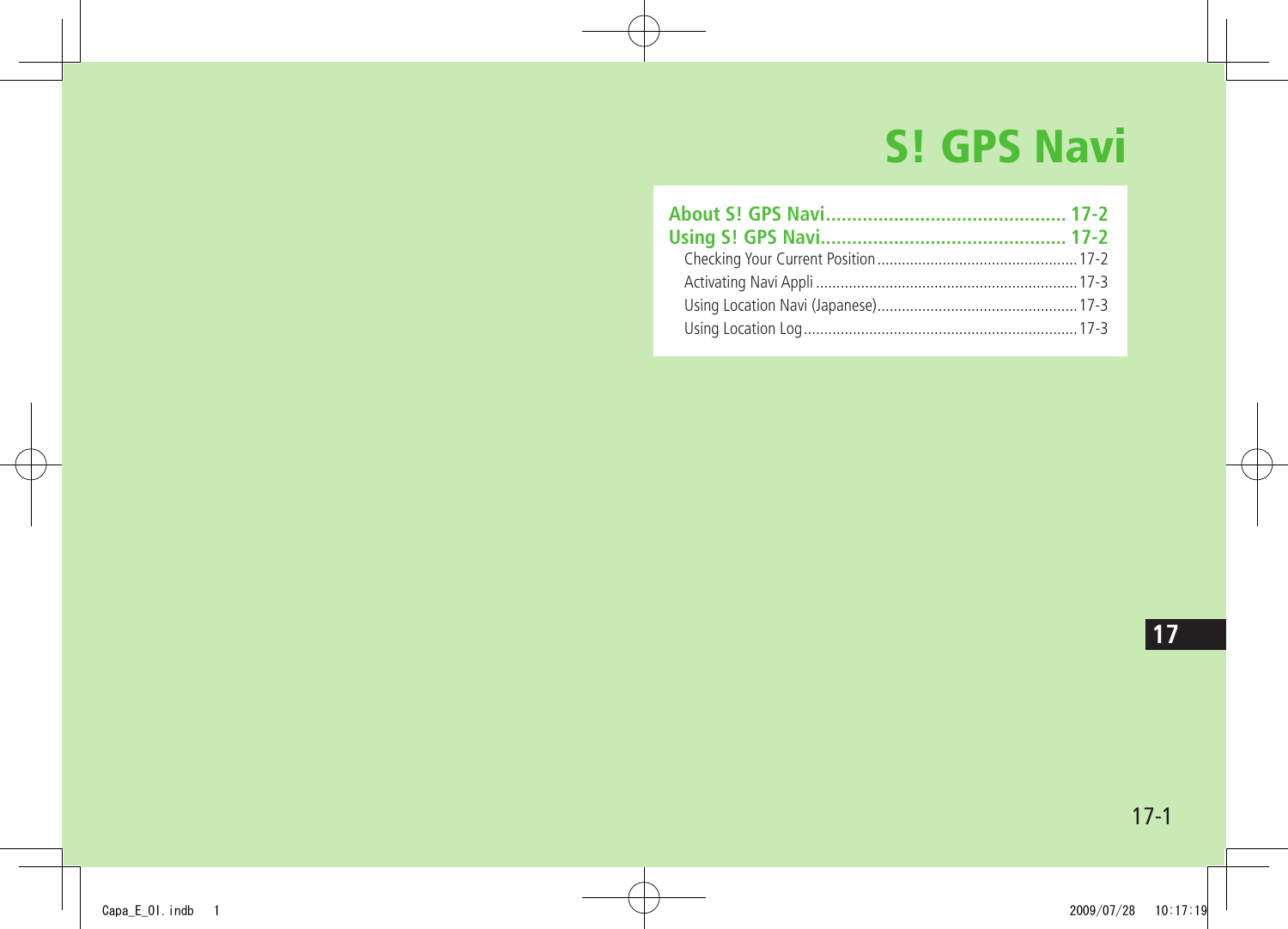# <span id="page-1-0"></span>**About S! GPS Navi**

**S! GPS Navi provides location information by communicating with base stations and by GPS satellite. Check your position on map, area information or route to your destination using a Navi Appli.**

#### **Note**

- Location information may be inaccurate due to location or signal conditions.
- SoftBank is not liable for any resulting damages.
- Position cannot be determined while Positioning Lock is active (<del>C</del>P.18-22).
- For more information, visit SOFTBANK MOBILE Corp. Website (http://www.softbank.jp).

# **Using S! GPS Navi**

### **Checking Your Current Position**

**Activate Navi Appli to check your position.**

**Main Menu > Tools > S! GPS Navi** 

### **1 Current Location YES**

Positioning starts.

- To check your current position during positioning: When **[Use]** appears at lower right,  $\boxed{\mathbf{x}}$   $\rightarrow$  **OK**
- When positioning is complete,  $\left( \bullet \right)$  [Map]  $\rightarrow$  *YES* 931P connects to the Network and web page opens.
	- To reposition: **[Retry]**

### ■ **Save to Phone Book**

Save obtained location information to Phone Book.

- $\triangleright$  Positioning is complete  $\rightarrow \widehat{X}$  [Menu]  $\rightarrow$  *Add to Phone Book*  $\rightarrow$  *YES* 
	- $\rightarrow$  Follow the steps for saving to Phone Book ( $\rightarrow$  From Step 2 on P.4-5)

**Indicating Positioning Accuracy Level**

**Accuracy Level & & ...** Fairly accurate **Accuracy Level & & ... Relatively accurate** 

**Accuracy Level & & & ...** No accurate location information retrieved Retrieve location information again.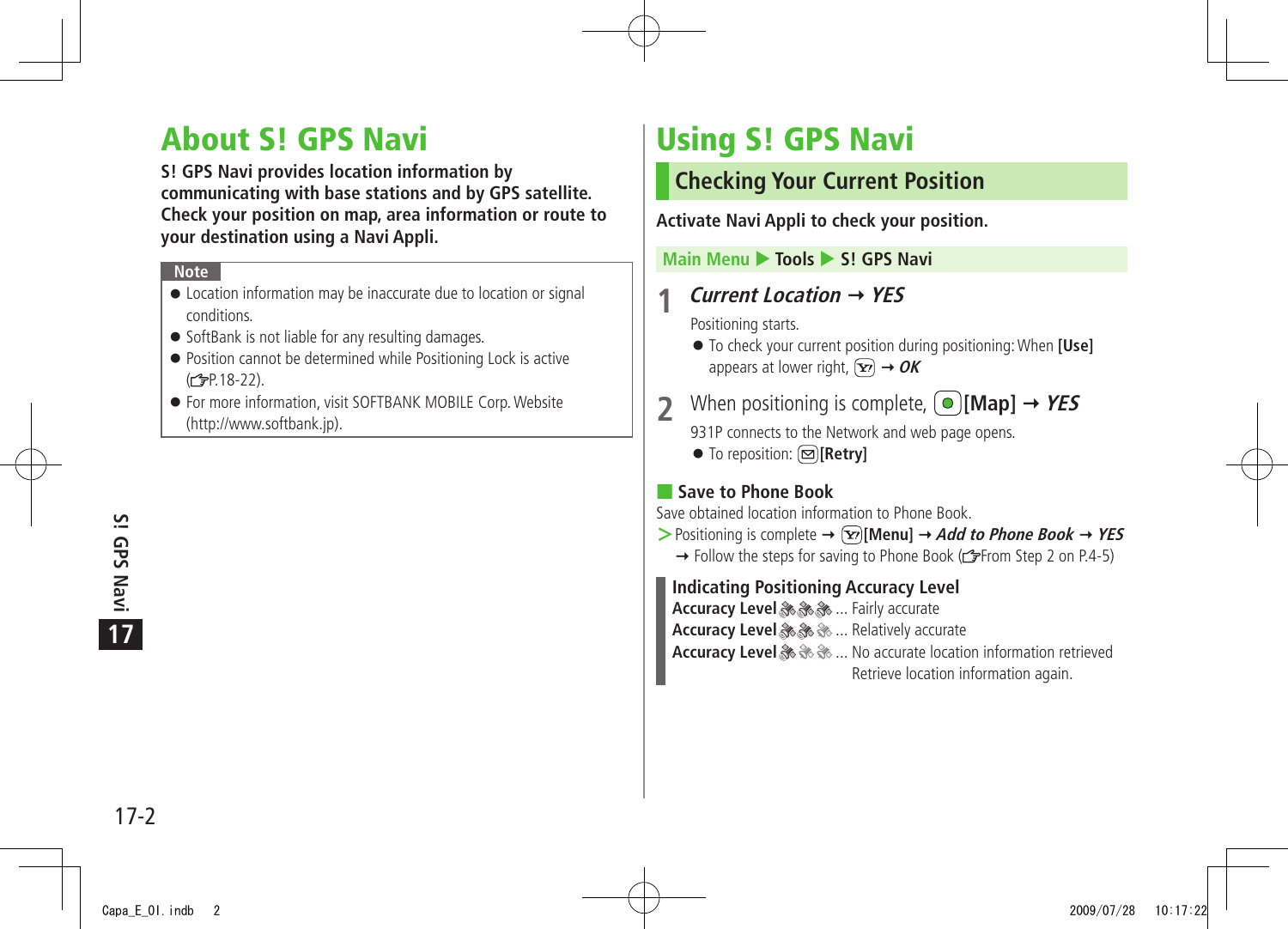# <span id="page-2-0"></span>**Activating Navi Appli**

#### **Search for current area information or route to your destination.**

● End all applications including suspended applications.

**Main Menu ▶ Tools ▶ S! GPS Navi ▶ Navi Appli** 

# **Using Location Navi (Japanese)**

**Use Location Navi to locate a person via a SoftBank 3G handset or PC.** 

**For more information, visit SOFTBANK MOBILE Corp. Website (http://www.softbank.jp).**

**Main Menu > Tools > S! GPS Navi > Location Navi** 

#### **Note**

● Event Indicator appears when location information is automatically provided or location information request is rejected. Select indicator to show location log.

### **Using Location Log**

**Up to 50 latest location info are saved. Delete as required.**

**Main Menu > Tools > S! GPS Navi > Location Logs** 

**1** Show Details<br>
Select a record to view details

● appears if positioning fails.

 **Delete a Record** Highlight a record  $\rightarrow$  [**x**<sup>2</sup>][**Menu**]  $\rightarrow$  *Delete*  $\rightarrow$ **Delete this YES**

#### **Delete All**

**[Menu] Delete Delete all** Enter Phone Password **YES**

#### **Note**

● When 50 records are saved, oldest is deleted first.

● When positioning is requested while viewing a record, a message appears and log window returns.

# **Tip**

Settings ●S! GPS Navi Settings (repr. 18-22)